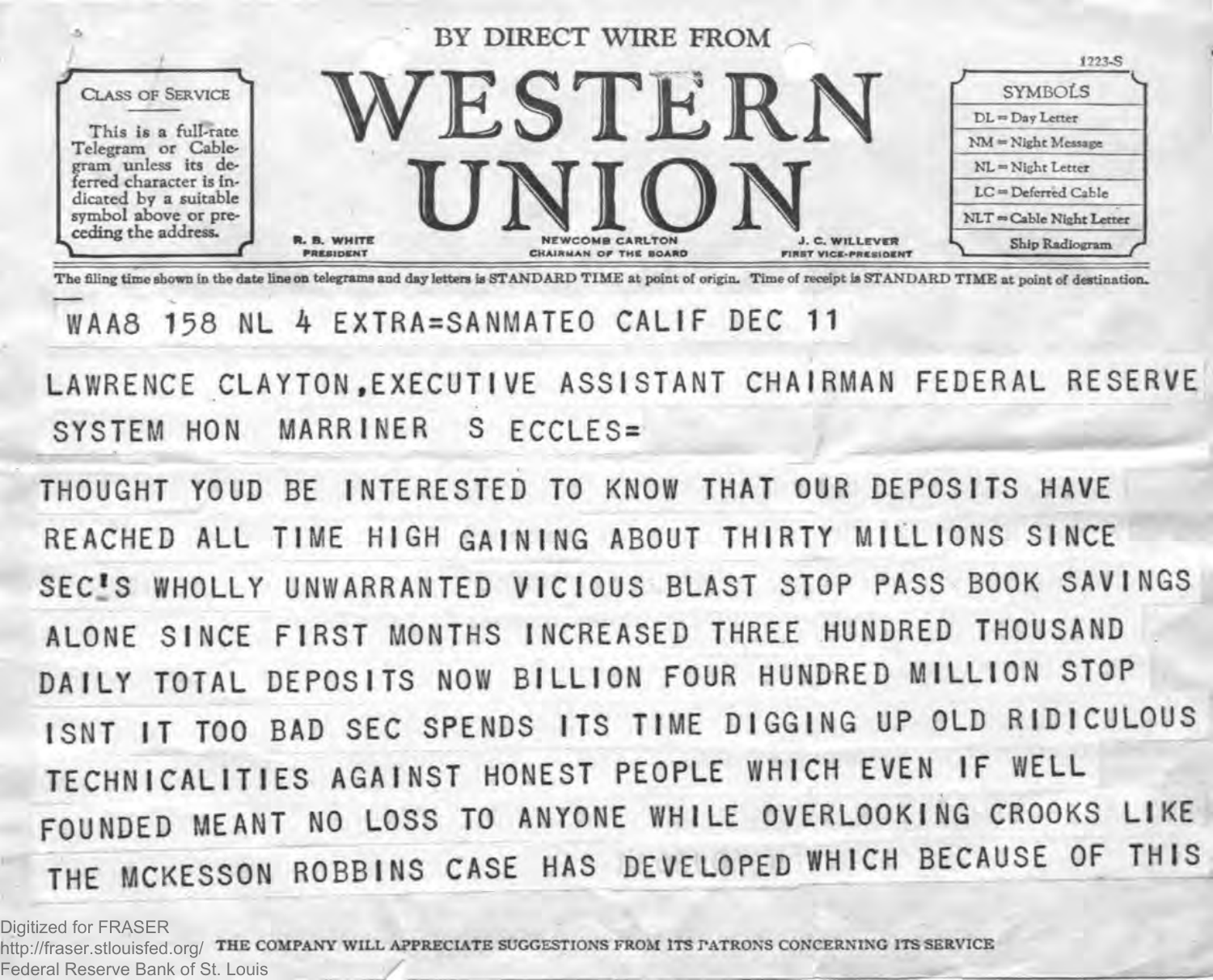

The filing time shown in the date line on telegrams and day letters is STANDARD TIME at point of origin. Time of receipt is STANDARD TIME at point of destination.

 **o v e r s ig h t has cost in vesto rs many m il l io n s w h ile the** CRACKDOWN IN OUR CASE HAS UNJUSTFULLY COST TWO HUNDRED ODD **THOUSAND STOCKHOLDERS ANjf IRREPARABLE LOSS OF A STUPENDOUS** SUM CERTAINLY THE SEC'S VIGILANCE HASNT SAFE GUARDED ANYONE IN THE MCKESSON CASE WHILE IN ITS CRAKCDOWN ON TRANSAMERICA HAS JUST RESULTED IN A CASE OF UNDESERVED DESTRUCTION. REGARDS TO YOU AND TO YOUR GOOD CHIEF AND THE OTHER MEMBERS **OF THE B0ARD=**

**A P GI ANN INI.**

**846A..**

Digitized for FRASER

http://fraser.stlouisfed.org/ **THE COMPANY WILL APPRECIATE SUGGESTIONS FROM ITS PATRONS CONCERNING ITS SERVICE** Federal Reserve Bank of St. Louis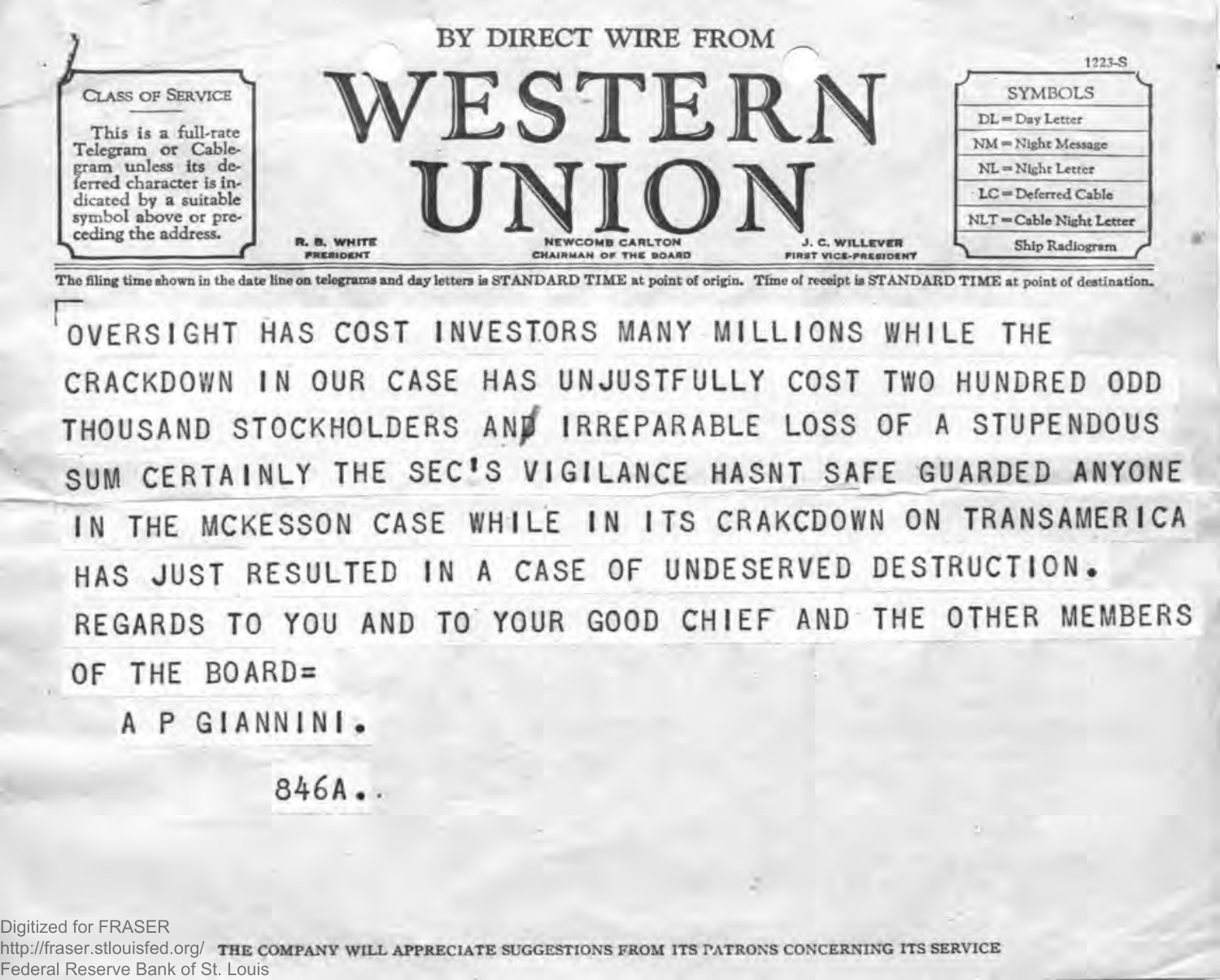Lank of America NATIONAL ERECE ASSOCIATION **SAN FRANCISCO** 

**A. P. GIANNINI**<br>CHAIRMAN OF THE BOARD OF DIRECTORS

December 21, 1938

**Ur. Laurence Clayton Assistant to the Chairman Board of Governors Federal Reserve System Washington, D. C.**

**Dear Ur. Clayton:**

**I have just wired our New York Office to communicate with Ivy Lee, public relations counsellors, to ascertain whether they would be willing to look after the publicity in our case and on what basis. At the same time I suggested that they check on other firms there.**

**I am wondering if you know of anyone thoroughly reliable who could be depended upon to do a good job for us.**

**I shall be grateful if you will let me hear from you by return air mail or, if you prefer, you can wire or telephone me at our expense. It will not be necessary for you to sign your name either to a letter or wire, as I will understand whence it comes.**

**My sincere good wishes to you and your** family and to your Chief and his family for a very **Merry Christmas and a happy and healthful New Year.**

Cordially yours, Pro Sherio lato of pro- Menny volle

Digitized for FRASER http://fraser.stlouisfed.org/ Federal Reserve Bank of St. Louis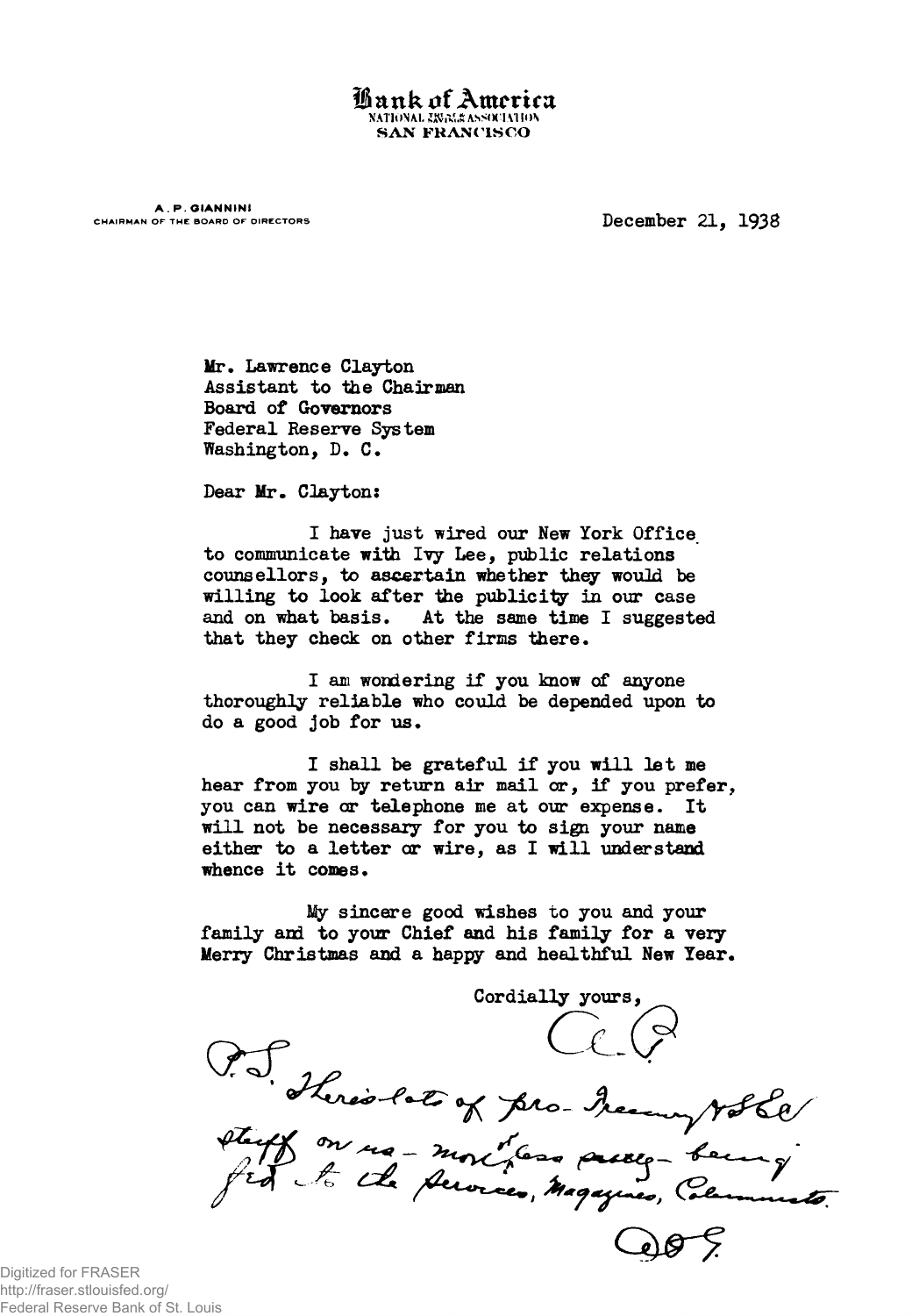**December 21, 1958**

**■r. 4. P. Giannini Bank of America, I. T. A S. A. San Francisco, California**

Dear Mr. Giannini:

Tais is a rather belated acknowledgment of two communications received from you during the past few weeks. The first was a copy of the advertisement of Benk of America H.T. & S.A. relating to FHA loans, a similar copy having been mailed to each of the board members here. This type of advertising is very effective, particularly the showing made as to the amount of employment furnished by the construction finenced by the bank as well as the comparisons between the amount of such financing carried by the Bank of America and the amount carried by other banking institutions.

**On December 12 I received jour night letter of December 1H relating to the McKesson and Bobbins swindle. I showed this telegram to the Chairman and to one or two of the other board members.**

**While Marie vac hers I had the good fortune to spend some little time with him and also was pleased to meet Kr. Bauer. X think it Is all to the good that a general agreement has beam reached respecting a program to satisfy the Comptroller of the Currency, laturally there will be masy details im carrying out such a program that mill require a great amount of further discussion and negotiation,** *Wy* **personal feeling is that there was too much concession re**specting capital ratio although this view is probably not **shared hereabouts. I am impressed with the fact that there** are many institutions in the country with capital ratios considerably lower than 1 the 10, particularly where there has been a rapid growth of deposits. While it may well be that **Bank of America requires a somewhat larger ratio them institutions with smaller investments im banking house and a lower proportion of time loans, still the 1 to 20 requirement seems**